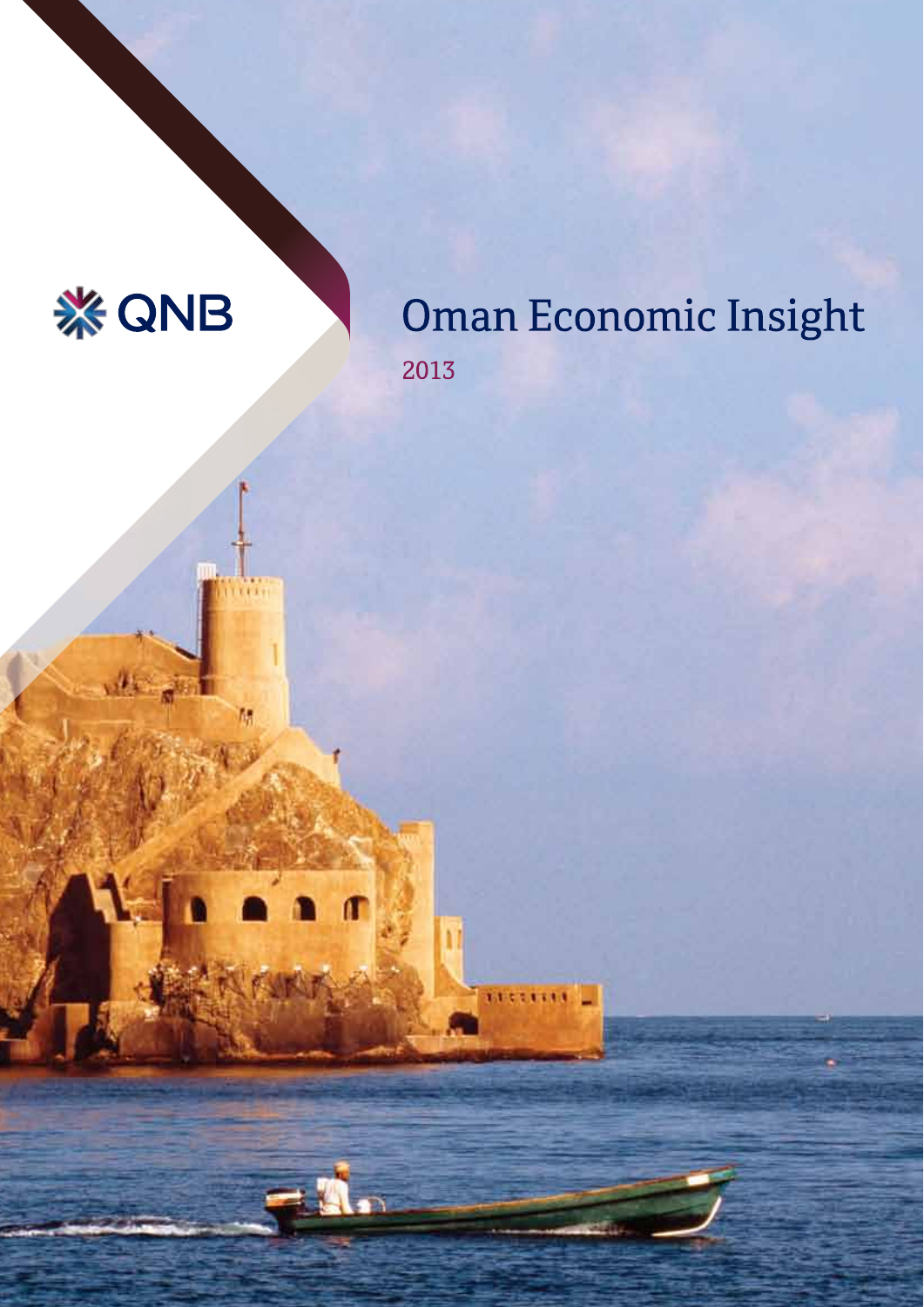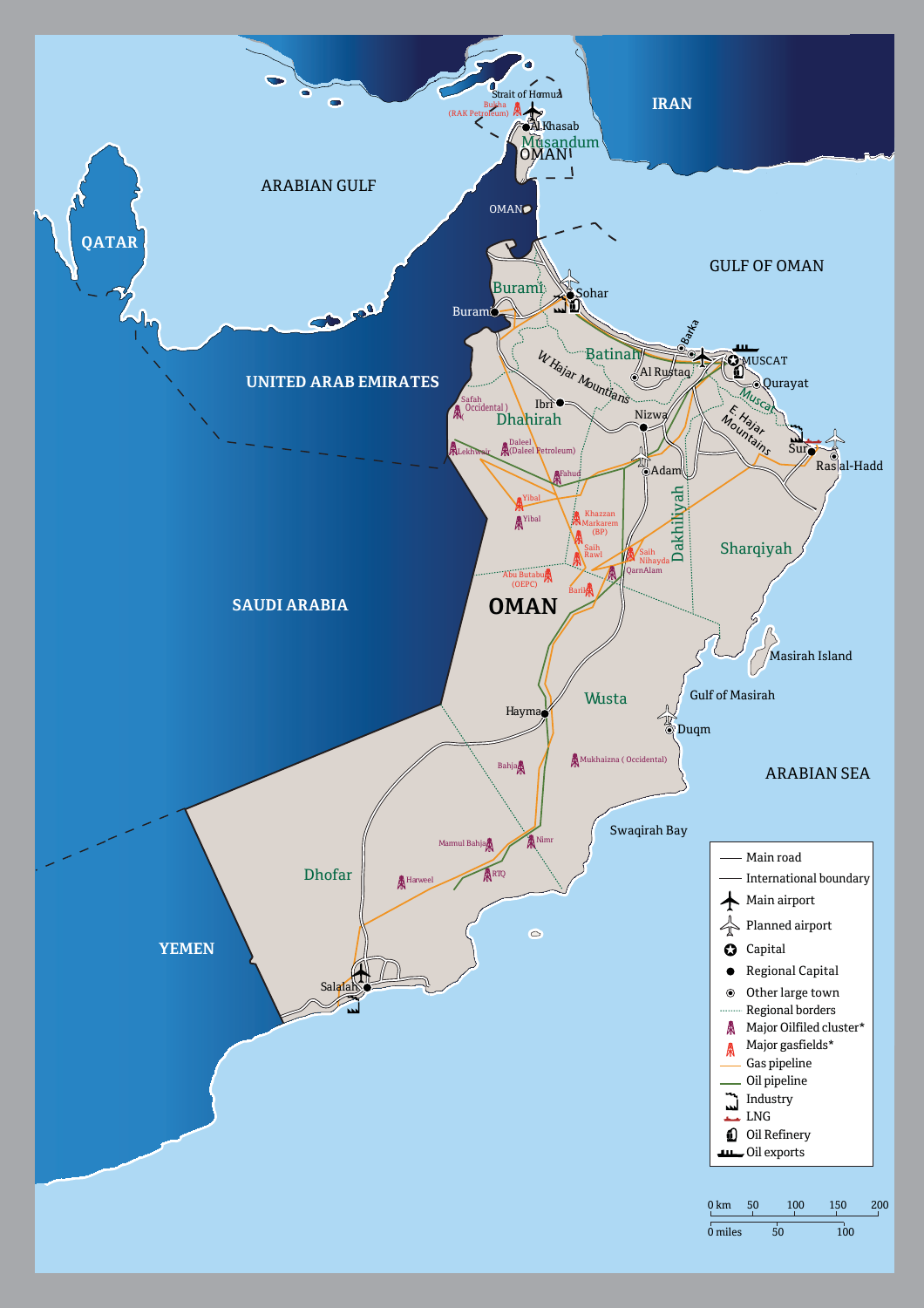#### **Contents**

| 1. Overview                         | 2  |
|-------------------------------------|----|
| 2. Demographics                     | 3  |
| <b>3. GDP</b>                       | 4  |
| 4. Economic Sectors                 | 5  |
| <b>5. External Sector</b>           | 8  |
| 6. Money and Prices                 | 10 |
| 7. Public Finance                   | 11 |
| 8. Banking                          | 12 |
| <b>Key Macroeconomic Indicators</b> | 14 |

#### Economics Team

economics@qnb.com.qa

#### Mohamad Moabi

Assistant General Manager +974 4453 4638 mohamad.moabi@qnb.com.qa

#### Roy Thomas

Senior Economist +974 4453 4648 roy.thomas@qnb.com.qa

#### Justin Alexander

Senior Economist +974 4453 4642 justin.alexander@qnb.com.qa

#### Rory Fyfe

Economist +974 4453 4643 rory.fyfe@qnb.com.qa

#### Minko Markovski

Economist +974 4453 4649 minko.markovski@qnb.com.qa

#### Hamda Al-Thani

Economist +974 4453 4646 hamda.althani@qnb.com.qa

#### Editorial closing, 25<sup>th</sup> February 2013

#### **Summary**

- Oman has been successful in *diversifying its economy*. The non-oil sector increased its share of real GDP from 50% in 2000 to 70% in 2012 and currently drives overall economic growth.
- *Real GDP growth is forecast at 3.8% in 2013 and at 3.0% in 2014*, driven by the non-oil sector as government spending further stimulates economic activity. Oil and gas production is expected to remain largely flat in 2013-14.
- The Government is committed to *creating jobs for Omanis*. It is estimated that 50,000 jobs need to be created each year to cater to the nationals entering the workforce. The government is likely to generate 56,000 jobs in 2013, mainly in the public sector. Attracting nationals to take up jobs in the private sector will remain a challenge.
- Oman has been able to *reverse its decade long oil production decline* using enhanced oil recovery techniques. It produced 918k barrels per day in 2012, up from 885k in 2011.
- Increased oil production and exports coupled along with manufacturing exports improved the current account in 2012, while foreign investments negated the overall balance of payments situation. *Foreign investment outflows* are likely to be cutback in 2013-14, improving the international reserves position.
- Interest rates have been *softening in 2012* due to buoyant market conditions. It is likely to remain stable in 2013.
- Inflation was at 3.0% in 2012 and has been on a downward trend. We forecast *inflation to remain muted in 2013 at 2.5%*, with a cooling in the housing market and an easing in food prices.
- The government is expected to continue with its *large public investment plan*, while budget surpluses are used to reduce government debt. The 2013 budget also includes record spending on *social benefits for nationals*.
- The *banking system is stable with good asset quality*. The non-performing loans ratio has declined from 2.9% in 2010 to 2.5% in 2012.
- The banking sector is most likely to continue the strong growth trend in 2013-14 as continued government fiscal expansion stimulates credit growth. The recent *introduction of Islamic banking* will also provide immense opportunities for asset gains in the banking sector.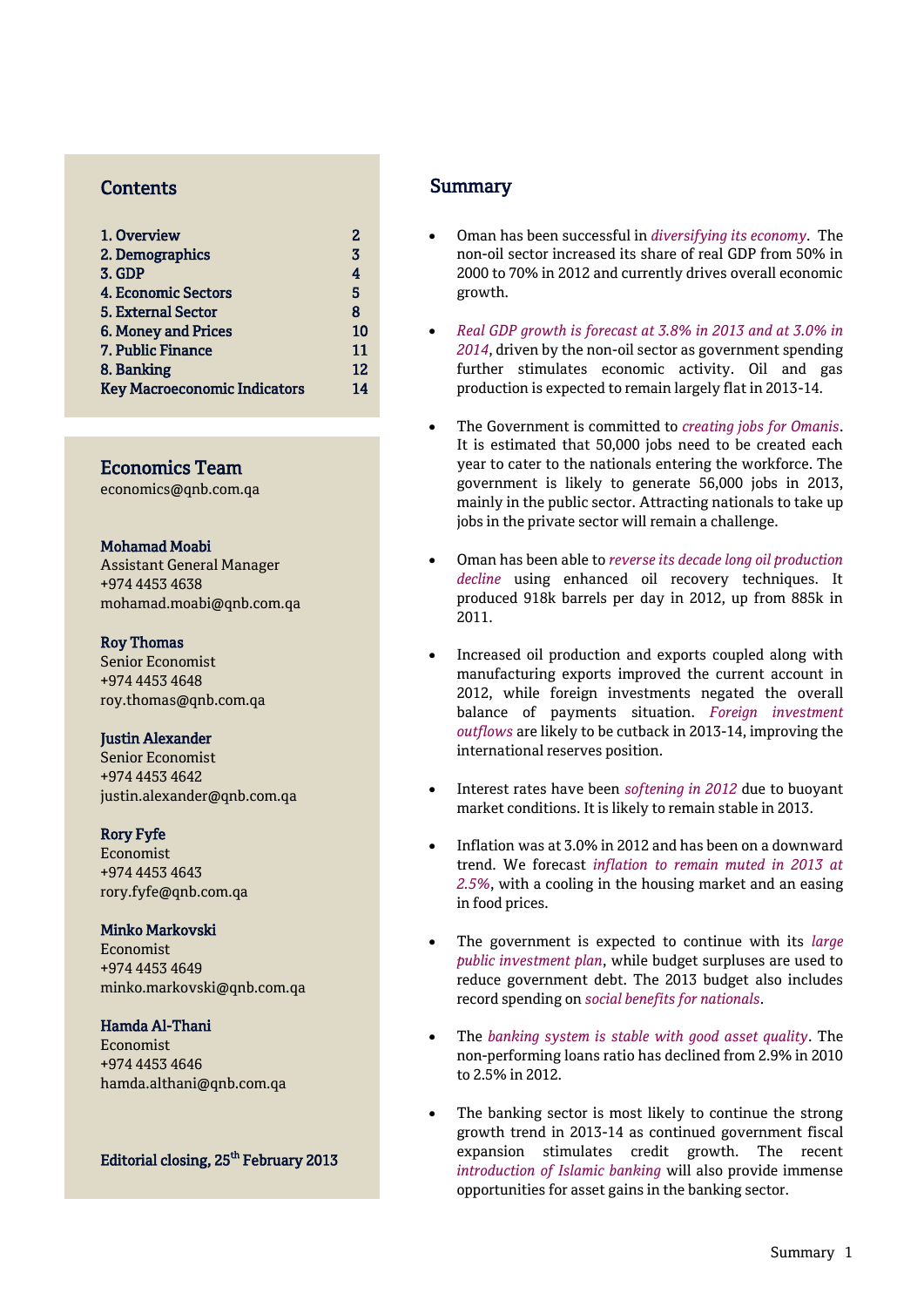# 1. Overview

Oman has benefited in recent years from higher oil prices and production, which has translated into increased revenues and additional government spending. This in turn has supported the diversification of the economy and the growth of the non-oil sector. The non-oil sector currently accounts for 48% of nominal GDP and is a key economic growth driver. Economic growth has increased prosperity, which, as measured through GDP per capita at current prices, is estimated at US\$25,152 in 2012 (Fig 1.1). Oman's GDP per capita is higher than the Middle East and North Africa (MENA) average.



Fig 1.1: GDP Per Capita (2012)

\* A grouping of 35 developed global economies

\*\* A grouping of 19 MENA economies

Source: International Monetary Fund (IMF) and QNB Group estimates

#### Hydrocarbons revenue has increased, however natural resources are limited

Oman's economy is mainly oil and gas, although economic diversification efforts by the government continue. Robust growth in the oil and gas sector has brought in an additional US\$8.1bn in output as compared to 2008 and increased its share in nominal GDP to 52% in 2012. Oil and gas also accounts for the vast majority of exports and government revenues. A useful measure of Oman's relative hydrocarbon wealth is the government's revenue from hydrocarbon exports weighted against the national population. This was estimated at US\$11,108 per national in 2012 (Fig 1.2).

Oman's natural resources are limited as oil and gas reserves which are currently estimated at 6,200 barrels of oil per citizen, are much smaller than those of all the other GCC members (except Bahrain). In addition, they are also more expensive to extract as the geographical terrain in Oman makes drilling difficult and more costly.

#### Fig 1.2: GCC Oil and Gas Wealth (2012)



Source: British Petroleum (BP), IMF and QNB Group estimates

#### Oman's Vision 2020 looks at economic balance and sustainable growth

Oman's Vision 2020 was developed in 1995 with assistance from the IMF. It outlined a developmental path towards an economy that is less dependent on the oil sector and in which gas resources are leveraged to boost industry, providing for more sustainable growth in the long-term (Table 1.1). Concurrently, the vision also aims at creating more job opportunities for nationals and provide training.

#### Table 1.1: Vision 2020 Nominal GDP Structure

| % of GDP    | 1995  | 2020  |  |  |
|-------------|-------|-------|--|--|
| Oil and Gas | 38.1% | 19.0% |  |  |
| Oil         | 37.2% | 9.0%  |  |  |
| Gas         | 0.9%  | 10.0% |  |  |
| Non-oil     | 61.9% | 81.0% |  |  |
| Agriculture | 2.8%  | 5.1%  |  |  |
| Industry    | 8.4%  | 29.0% |  |  |
| Services    | 50.7% | 46.9% |  |  |

Source: Ministry of National Economy (MONE)

Oman has also been successful in diversifying its economy in real terms, after the implementation of the national vision. The non-oil sector has increased its share of real GDP from 50% in 2000 to 70% in 2012. Long-term planning for economic balance, sustainable growth and development of human resources have been key contributors to this success.

The Omani government implements its national vision over the medium-term through a series of five-year plans. The 8th five-year plan began in 2011 and has budgeted a 48% increase in spending for investment in infrastructure.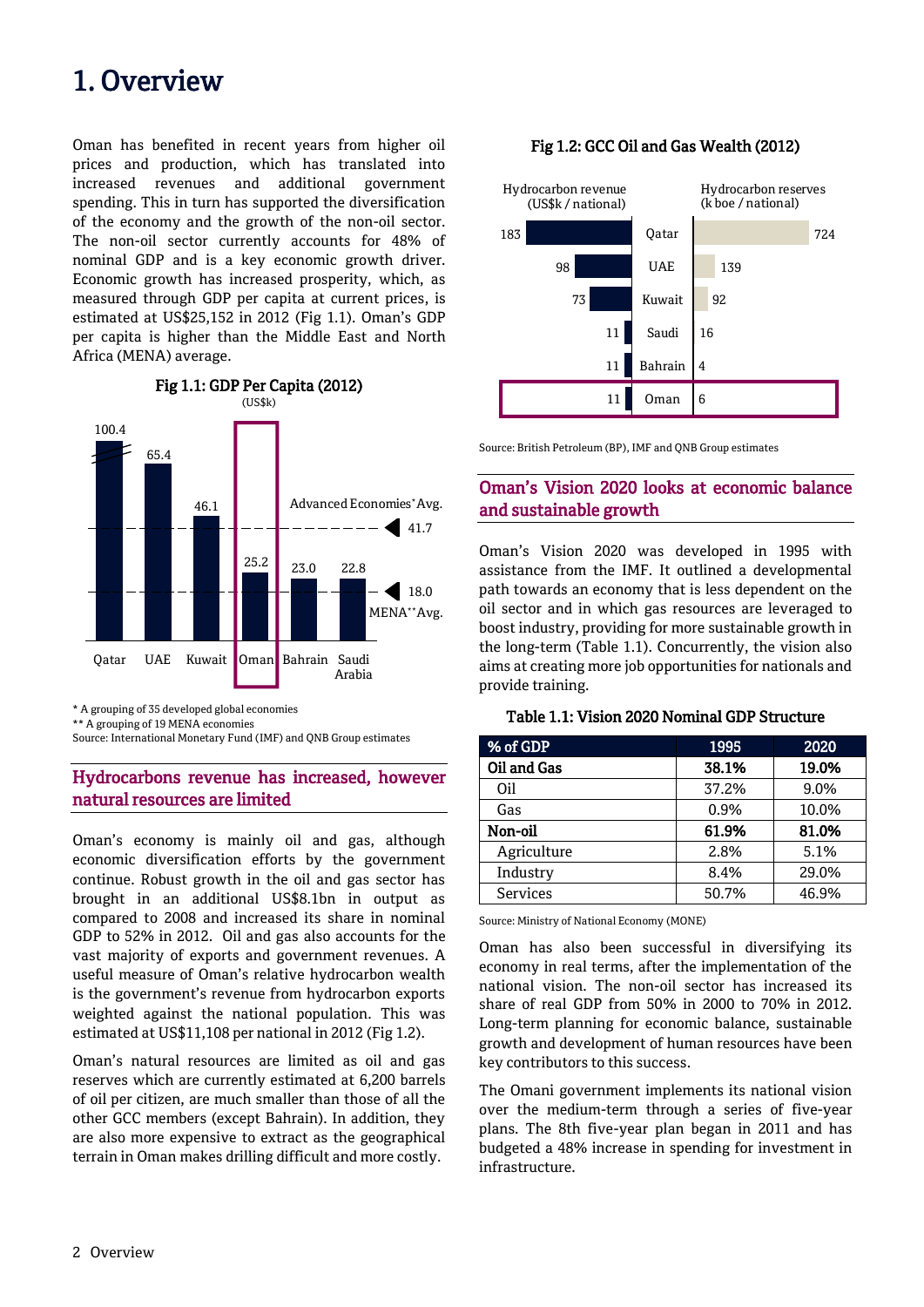# 2. Demographics

### A. Population

#### The majority of the population resides in the northern territories

Oman is the second largest country in the GCC by land area, measuring 309.5k  $km^2$ . With most of the land area being arid terrain it is less densely populated as compared to other GCC countries. The most recent official data estimates the total population at 3.30m in  $2011<sup>1</sup>$ . The majority of the population reside along the northern coastline in the Muscat governorate and Al Batinah Region (Fig 2.1).



\* Al Buraymi Governorate was instituted in 2008 separate from Ad Dhahirah Region

Source: MONE and QNB Group estimates

QNB Group estimates that the total population increased by 11.5% in 2012 $^2$  to 3.68m. The increase was mainly due to higher government spending on major projects that created additional jobs and an inflow of expatriate workers. QNB Group forecasts a more gradual population growth of 5.0% in 2013-14 as additional infrastructure spending leads to further inflows of expatriate workers.

NCSI estimates show the national population accounting for 61% of the total population. Outside the Muscat governorate, there is a higher percentage of nationals as a majority of the projects and main

<sup>1</sup> This is a mid-year estimate from the National Center for Statistics and Information (NCSI). The mid-year estimates are significantly higher compared to the census numbers, largely due to expatriates being on holiday outside the country at the time of the census.

 $2$  This is a year-end estimate.

industries, which attract expatriate workers, are located in and around the capital city Muscat.

### B. Labour Force

#### The workforce grew rapidly in 2011-12, particularly in the private sector

QNB Group estimates the total labour force increased by 13.6% in 2012 to reach 1.79m (Fig 2.2), mainly due to the inflow of foreign workers. The private sector created around 83% of the new jobs and is the largest employer. The private sector currently accounts for 82% of the total workforce, with Omani nationals representing a 12% share of private sector jobs.

Fig 2.2: Labour Force by Sector (2012)



Source: MONE, Central Bank of Oman (CBO) and QNB Group estimates

The Omani workforce is heavily skewed towards the public sector with 92% of public sector jobs going to Omanis. In common with other GCC countries, nationals prefer public sector jobs due to the higher pay packages and benefits.

With nearly half the Omani population under the age of 20, it is estimated that over 50,000 jobs need to be created every year over the next decade to provide opportunities for the Omanis entering the job market. The government has committed to creating an additional 56,000 jobs in 2013<sup>3</sup>, with 36,000 of these coming from the public sector. The government has set minimum wages in the private sector to lure nationals. However, Omanis are still not attracted to the job openings in the private sector due to the structural imbalances in pay and benefits as compared to the public sector. Expatriates are likely to continue filling the bulk of the jobs in the private sector in 2013-14.

 $3$  According to government sources.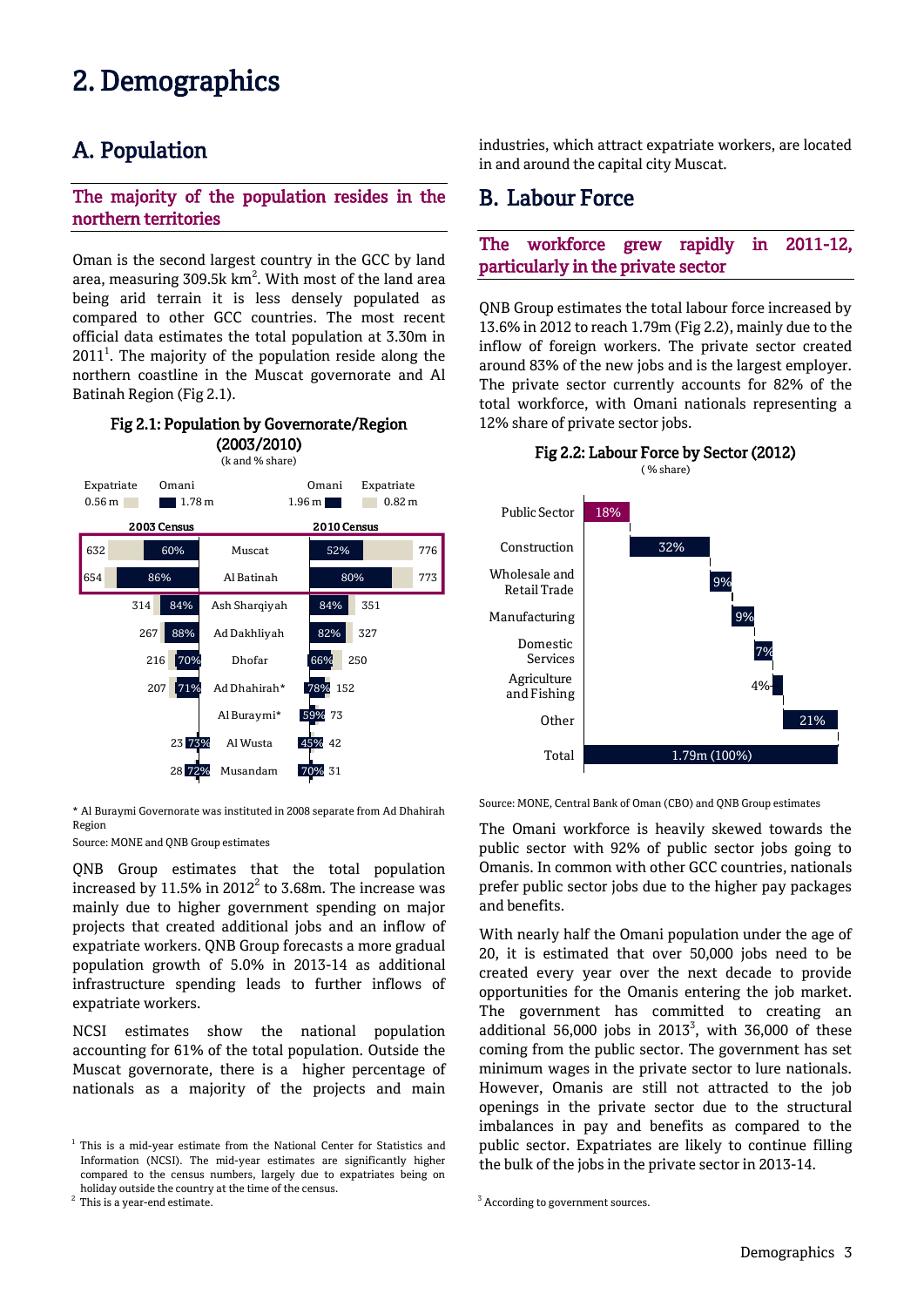# 3. GDP

### A. Nominal GDP

Oman has a relatively small economy compared to other GCC countries (Fig 3.1).



Source: NCSI, MONE, IMF and QNB Group analysis

#### Higher oil prices and production have driven rapid economic growth in recent years

Nominal GDP increased by 10% in 2012 after growing by 23% in both 2011 and 2010. Even as the non-oil sector expands, the high nominal growth in recent years has been driven by the oil and gas sector, which increased by 16%<sup>4</sup> in the last three years as oil prices and production rose. This resulted in the share of the oil and gas sector reaching 52% of GDP in 2012 (Fig 3.2).



### Fig 3.2: Nominal GDP by Sector (2008-14)

Source: NCSI, MONE and QNB Group estimates and forecasts

 $4$  This is the compounded annual growth rate (CAGR), which is a geometric mean. In general, unless otherwise specified, all multi-year growth rates mentioned in this report will be CAGRs, rather than arithmetic means.

QNB Group forecasts a slight decline in nominal GDP for 2013-14, mainly due to a drop in oil price assumptions.

### B. Real GDP

#### The non-oil sector is currently the key contributor and driving force for real growth

Real $^5$  GDP grew by 6.3% during 2006-10. The non-oil sector grew by 8.0% during the same period, resulting in a significant increase in its overall contribution to real GDP. As such, it has become the driving force for Oman's real GDP growth in recent years. Within the non-oil sector, the sub-sector industry grew at a rapid pace of 9.2% during 2006-10 (Fig 3.3).

#### Fig 3.3: Real GDP Growth by Major Sectors (2006-14)



#### Real sector activities remain buoyant, largely boosted by government spending

Real GDP growth is estimated at 6.1% for 2012, boosted by strong growth in all major economic sectors. The oil and gas sector is estimated to have grown by 6.7%, mainly due to increased oil production which reached an average of 918k barrels per day (b/d), from 885k b/d in 2011. Meanwhile, government spending boosted other major sector activities.

QNB Group forecasts real growth of 3.4% in 2013-14, as oil and gas production remains flat and growth is supported by government and private infrastructure investment, which will stimulate economic activity in the construction, logistics, manufacturing and financial services sectors.

<sup>&</sup>lt;sup>5</sup> Real GDP shows the absolute change in the volume of economic output, by keeping prices constant at a certain base year, while nominal GDP shows the total value of economic output.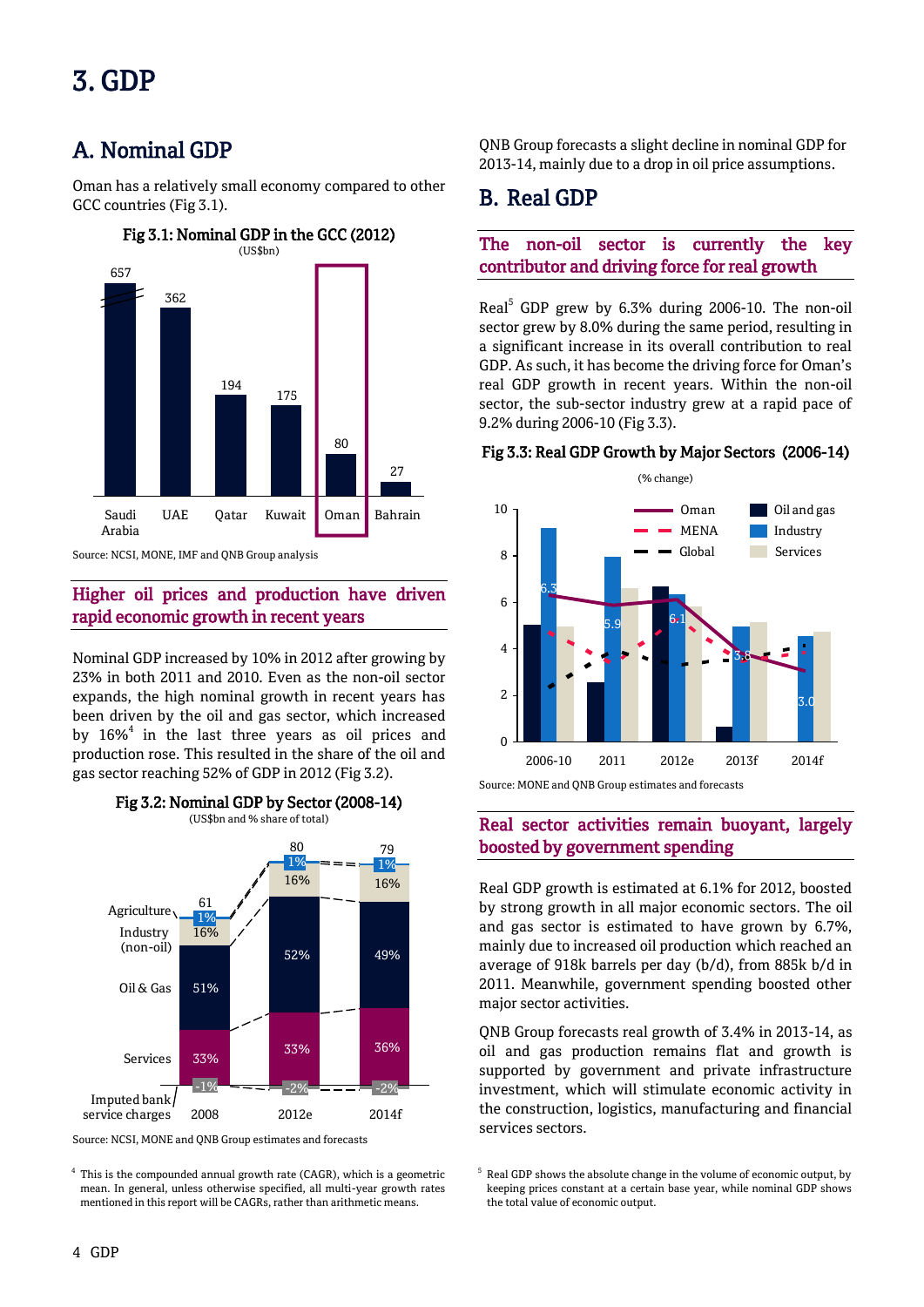# 4. Economic Sectors

Oil and Gas (Section A) is the largest component of nominal GDP, accounting for 52% of GDP in 2012. It mainly includes crude oil and gas production (Fig 4.1).

Services (Section B) accounted for 33% of overall GDP in 2012. Wholesale and retail trade make up the largest sub-component of this sector.

Non-oil Industry (Section C) formed 16% of GDP in 2012. It consists of manufacturing, construction and utilities. The manufacturing sector has witnessed significant growth over the past decade and forms the largest subsector.

Agriculture accounts for only a small proportion of GDP, which stood at 1% in 2012.

Imputed bank service charges are deducted from the overall GDP.



Source: MONE, QNB Group analysis and estimates

### A. Oil and Gas

#### *Oil*

#### Oil reserves are relatively low compared to other GCC countries while production costs are high

Oman's proven oil reserves are currently estimated at 5.5bn barrels<sup>6</sup>. It is relatively low as compared to other GCC countries. Together with rising production, this has resulted in a low reserves to production ratio (Fig 4.2). This implies that at current production levels oil reserves will last for only another 16 years. Oil fields are located in north and central Oman and comprise of disparate clusters of smaller fields in mountainous regions. This geological structure makes production costs one of the highest in the region.



(Years of production at current output levels)



Source: BP Statistical Review of World Energy – June 2012, NBS and QNB Group estimates

#### Oil production has been boosted by EOR and the development of new fields

From 2001-07, Oman witnessed a long decline in oil production due to maturing oil fields. Average oil production declined from a peak of 956k b/d in 2001 to a low of 710k b/d in 2007 (Fig 4.3). Oman has managed to achieve a turnaround over the past five years due to enhanced oil recovery (EOR) techniques $8$  and the development of new fields. In particular, Occidental's

<sup>6</sup> According to British Petroleum (BP) Statistical Review of World Energy – June 2012.

<sup>7</sup> For Bahrain, the reserves include its share with Saudi Arabia in the offshore Abu Safah field, which has around 5bn barrels. This has resulted in the relatively high reserves-to-production (R/P) for Bahrain.

<sup>&</sup>lt;sup>8</sup> EOR involves the application of techniques such as miscible gas injection, steam injection and polymer flooding. These techniques can be used on both mature and new fields, and can improve extraction rates from perhaps 5-15% to 20-30% of in-place reserves.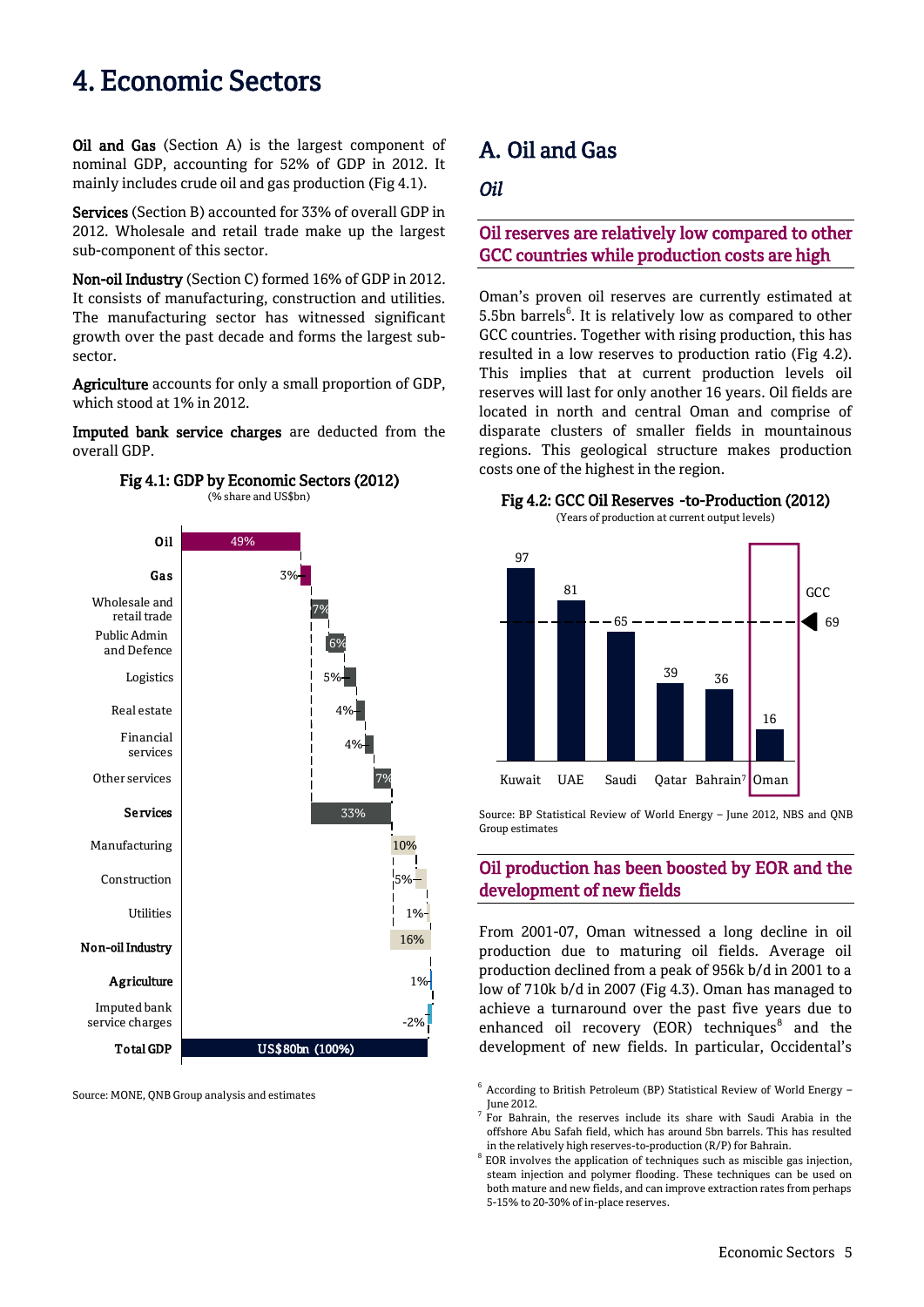Mukhaizna 53 field<sup>9</sup> has added an estimated annual output of 130k b/d. In 2012, average oil production<sup>10</sup> rose for the fifth consecutive year to reach 918k b/d.

#### PDO and Occidental account for 95% of total oil production

Oman has developed its oil sector by awarding exploration concessions. There are now 18 companies $^{11}$ involved in oil exploration and production, out of which 8 are currently producing oil.

Petroleum Development Oman (PDO) was the first oil company to be established and holds over 90% of Oman's oil reserves. It is the largest oil producer (Fig 4.3) and is owned by the Government of Oman (60%), Shell (34%), Total (4%) and Partex (2%). PDO has invested heavily in EOR in recent years and been able to reverse its production decline. Its US\$5.2bn-a-year investment plan for 2012-16 aims to increase production by a further 140k b/d. Occidental Petroleum is the second largest oil producer. It has been able to develop the Mukhaizna field and ramp up production by 130k b/d.



#### Fig 4.3: Oil Production and Producers (2001-12)

(k b/d and % share of production)

#### Source: Ministry of Oil and Gas and QNB Group estimates and analysis

- <sup>9</sup> This is a large and unexploited field located west of Duqm. It was transferred in 2005 from PDO to a consortium led by Occidental.
- $^{\rm 10}$  Oil production includes both crude oil and condensates. Average crude oil production by itself was 813k b/d in 2012, while condensates was 105k b/d.
- <sup>11</sup> Oil producing companies are the national oil company, Petroleum Development Oman (PDO), Occidental Oman, Rak Petroleum, Daleel, Petrogas, Consolidated Contractors Energy Development (CCED), PTT Exploration and Production (PTTEP), and BP Oman. Other oil exploration companies active in Oman are Circle Oil, Epsilon Energy, Hunt Oil, Maersk Oil, MOL Group, OEPC Oman, Reliance Industries, a joint venture of Rex Oil & Gas and Petroci Holding (Côte d'Ivoire), Taqah Oman and Tethys.

### *Natural Gas*

#### Gas demand is growing faster than production requiring Oman to import

Oman's proven gas reserves are currently estimated at 33.5 trillion cubic feet<sup>12</sup> (tcf). At current production rates, reserves are expected to last for 36 years. However, due to growing demand from EOR applications, increasing domestic demand and liquefied natural gas (LNG) export commitments, Oman's gas consumption has outpaced its production. Oman currently imports around 200m cubic feet per day (cf/d) of gas from Qatar to meet additional demand (Fig 4.4).

### Fig 4.4: Gas Production and Uses (2001-12)



Source: Ministry of Oil and Gas and QNB Group estimates and analysis

#### Long-term contracts have tied up gas for LNG exports

LNG production started in 2000 with a nameplate capacity of 2.3m tonnes/year (t/y). Further capacity has been added subsequently, reaching a total of 10.3m t/y in 2012, although actual exports were below capacity at an estimated 8.6m tonnes. Even with the ongoing shortage, 55% of gas production is consumed for LNG exports due to commitments under long-term sales contracts.

Oman's immediate gas shortage will be eased through increased output from PDO and state-owned Oman Oil Company (OOC). While PDO will optimise existing production, OOC is looking at bringing 140m cf/d of new production online in 2013-14.

<sup>12</sup> According to BP Statistical Review of World Energy - June 2012.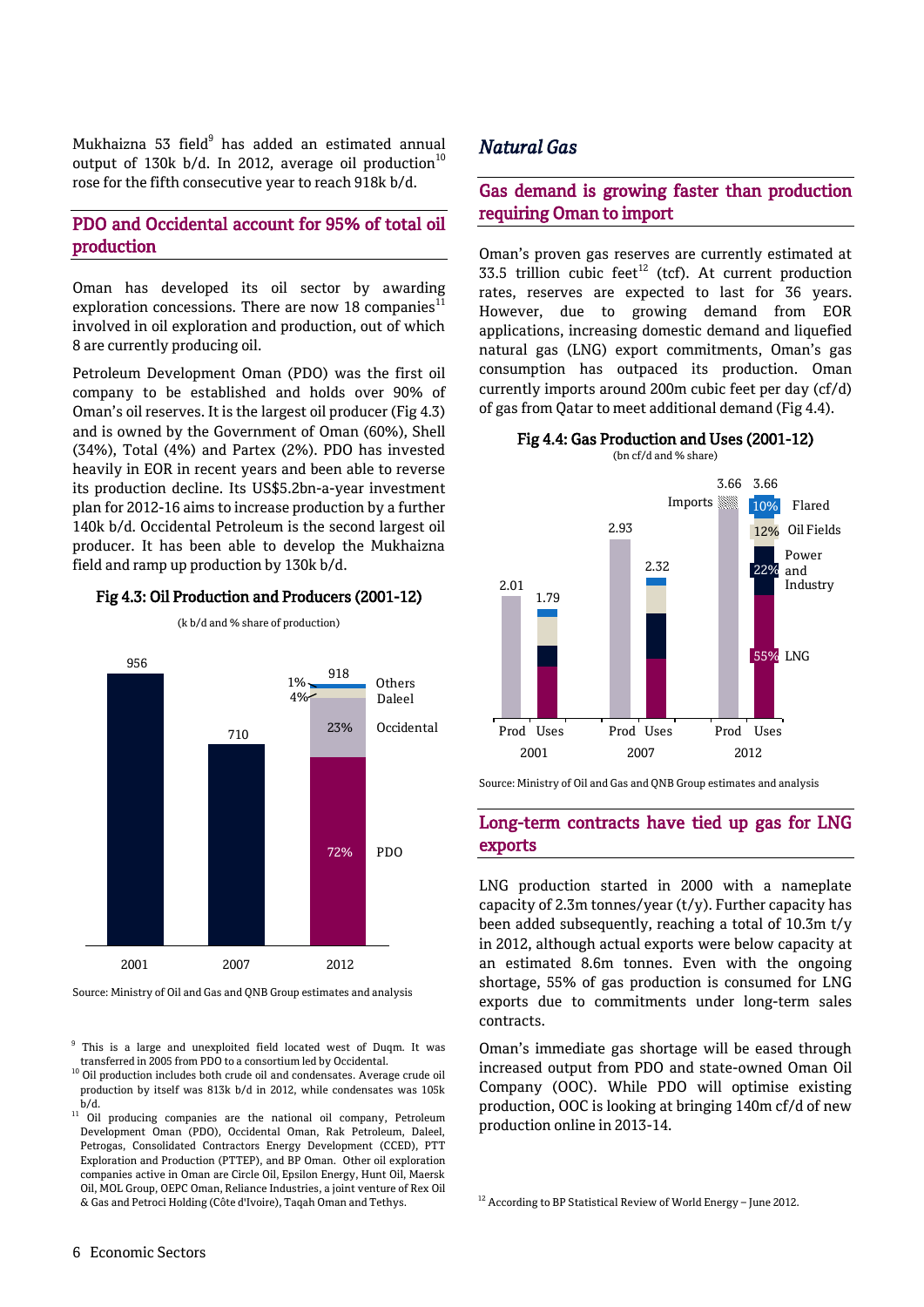### B. Services

The services sector accounted for 33% of nominal GDP in 2012, and 50% of the total workforce. Oman's national vision aims at increasing the services sector share to 47% of overall GDP by 2020.

The government has been pursuing a policy to expand domestic services. Infrastructure investments in new ports and free trade zones have encouraged the development of domestic services, such as logistics, trade and finance. This has supported real growth of 6.4% for the services sector in 2008-12.

Within the services sector, logistics stood out with a growth of 11.1%, receiving extra impetus from the opening up of the telecommunications sector, while trade and financial services grew by 4.0% and 9.1% respectively. Government services account for 20% of the services sector (Fig 4.5) and recorded a strong growth of 4.9% from 2008-12.



Source: MONE and QNB Group analysis

#### Infrastructure development and an improving business environment will drive growth

The services sector grew in real terms by an estimated 5.8% in 2012, supported by robust growth in wholesale and retail trade and also public administration and defence. The influx of expatriate workers and increased public sector hiring were key drivers to this growth.

We forecast the services sector to grow by 4.9% in 2013- 14. The key driver for growth will be the public investment program that includes a rail network, new air and sea ports, and education and social development initiatives. The government will also continue to provide investment incentives to attract more foreign direct investment into developing the logistics infrastructure.

### C. Non-oil Industry

#### Manufacturing forms the cornerstone of Oman's diversification strategy

The non-oil industry consists of manufacturing, construction and utilities. This sector accounted for only 16% of nominal GDP in 2012 (Fig 4.1), but it employs 45% of the country's labour force. The national vision aims to increase the non-oil industry sector share to 29% of overall GDP by 2020. Manufacturing was the main contributor to the non-oil industry in 2012 (Fig 4.6). It forms the cornerstone of Oman's diversification strategy and is envisioned to account for 15% of overall GDP by 2020.

#### Fig 4.6: Industry Sector Nominal GDP (2008-14)



Source: MONE and QNB Group analysis

The non-oil industry sector grew at a real rate of 10.4% in 2007-11. Manufacturing grew in real terms by 8.5% in 2007-11 and by 6.5% in 2012. The manufacturing sector has witnessed strong growth due to the expansion of petrochemicals, fertilisers, cement, metals and refineries.

We forecast a more gradual growth of 4.2% in 2013-14 for the manufacturing sector as further expansion in the petrochemicals and fertiliser industry is likely to remain muted due to the shortage of gas feedstock. However, Oman's oil refining capacity is set to increase from the present 220,000 b/d with the Sohar refinery adding 60,000 b/d of capacity by 2015.

The construction sector showed a good recovery in 2011-12, after coming to a near standstill in 2010. The sector grew by 6.1% in 2011 and by 5.6% in 2012 as project spending picked up. We forecast growth of 5.0% in 2013-14 as government infrastructure spending boosts construction sector activity.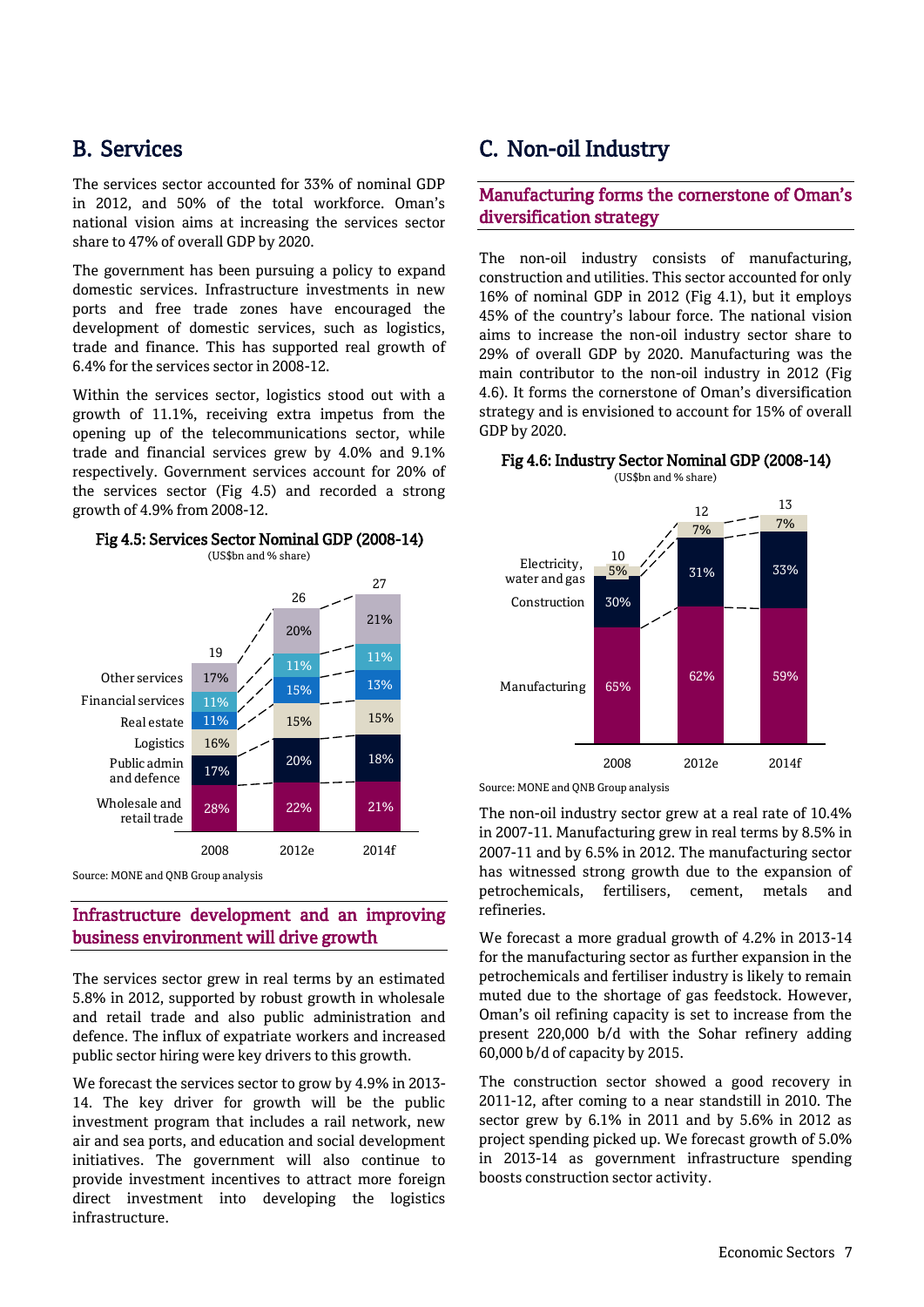## 5. External Sector

### A. Balance of Payments

#### Outward investment flows in the financial account have narrowed the overall surplus

Oman's external position showed a significant improvement in recent years mainly due to the rise in oil prices, supported also by the strong growth in non-oil exports. Even as the current account was boosted by higher oil prices, the financial account saw large foreign investment outflows which have brought down the balance of payments surplus. This has resulted in the overall balance of payments position, which represents the combined effect of the net flows emerging out of the current, capital, and financial accounts, witnessing a marginal surplus of US\$1.5bn in both 2010 and 2011 (Fig 5.1).



#### International reserves may rise as outward foreign investments fall back from recent highs

The overall balance of payments reveals the changes in the country's international reserves. For Oman, the international reserves include both the central bank reserves and government reserves held with the State General Reserve Fund<sup>13</sup> (SGRF). With the foreign direct investment into Oman remaining subdued in 2012 and large capital outflows for the purchase of foreign assets, the overall international reserves declined marginally in 2012.

Oman's foreign exchange reserves were estimated at US\$14.3bn as at year-end 2012 (Fig 5.2). This is

 $13$  One among the sovereign wealth funds of Oman.

expected to provide cover for seven months of imports, which is safely above the IMF suggested minimum of three months cover. We forecast international reserves to move up gradually in 2013-14 as outflows of foreign investments are scaled back from recent highs in line with a lower current account surplus.



Source: CBO and QNB Group forecasts

### B. Current Account

#### Growing imports and non-physical payments are impacting the current-account balance

Although Oman's current account has been boosted by increasing exports, the overall balance has been impacted on the reverse by increasing imports and nonphysical outflows (Fig 5.3). Imports have increased rapidly by 20% in 2011 and by 21% in 2012 as robust economic activity increased the demand for capital goods. The non-physical balance has been impacted by a decline in tourism receipts, a surge in transportation costs for imports and a rising repatriation of company profits and workers remittances.



Source: CBO and QNB Group forecasts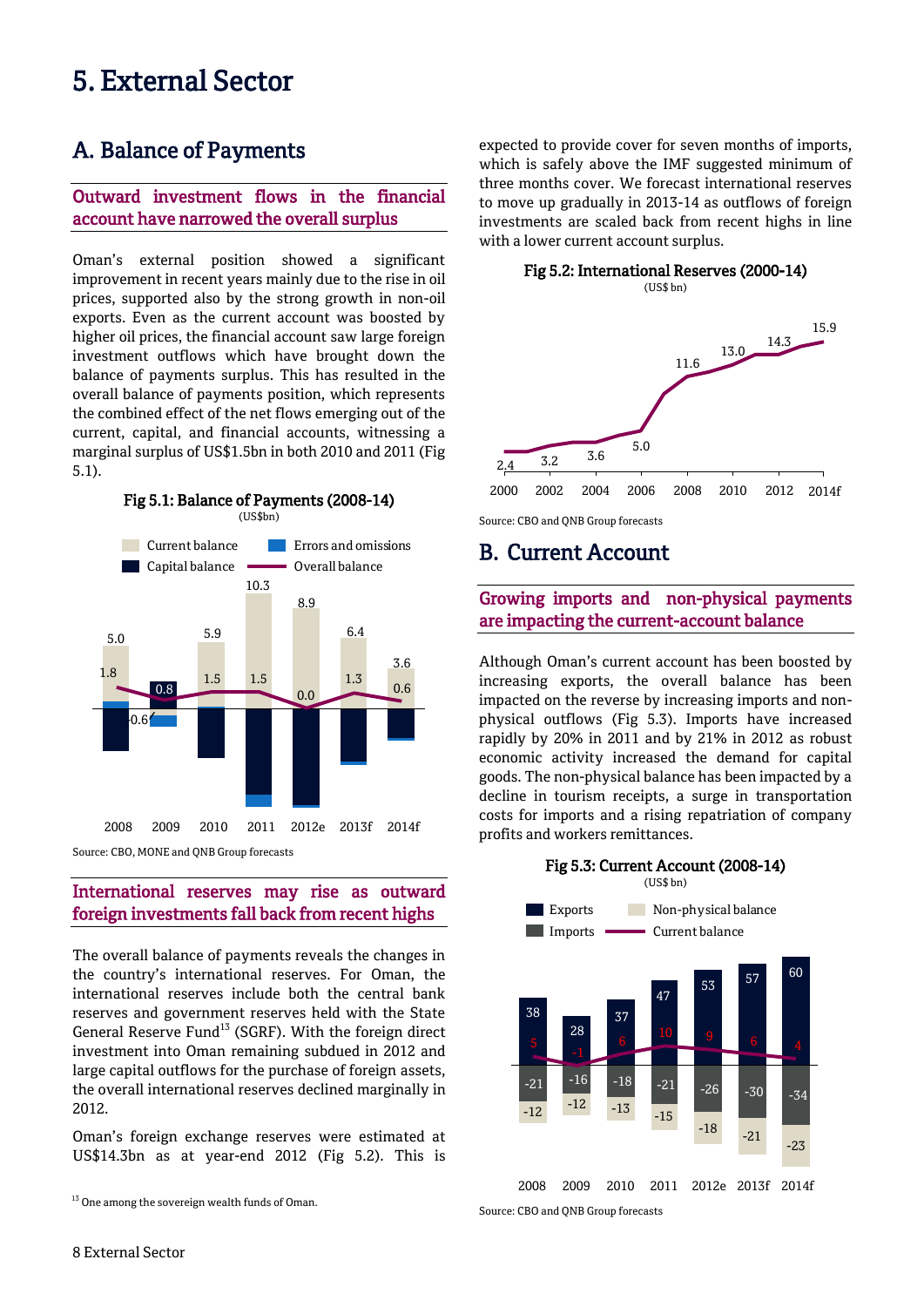#### *Exports*

#### Oil dominates export growth with increasing contribution from metals and minerals

In 2012, Oman's exports increased by an estimated 13% to a record level of US\$53bn (Fig 5.4). Growth has come mainly from increased oil exports due to higher prices and production.



Source: MONE, Directorate General of Customs and QNB Group analysis

#### Over half of exports are directed towards Asia

China is the leading export destination for Oman, mainly due to sizeable oil exports. Japan and South Korea are other key export markets (Fig 5.5).

Fig 5.5: Export Destinations (2012)



Source: MONE, IMF and QNB Group analysis

#### *Imports*

#### Robust economic activity and population growth has boosted imports

Imports grew by 11% in 2012 to reach a high of US\$29bn (Fig 5.6). The increase has been mainly driven by a pick up in economic activity and an inflow of expatriate workers.



Source: MONE and QNB Group analysis; Note: totals are CIF (including customs, insurance and freight) and thus higher than in Fig 5.3

#### Over a third of the imports come from the GCC

The UAE is the leading import source for Oman (Fig 5.7) and the main items of imports are machinery and minerals.



Source: MONE, IMF and QNB Group analysis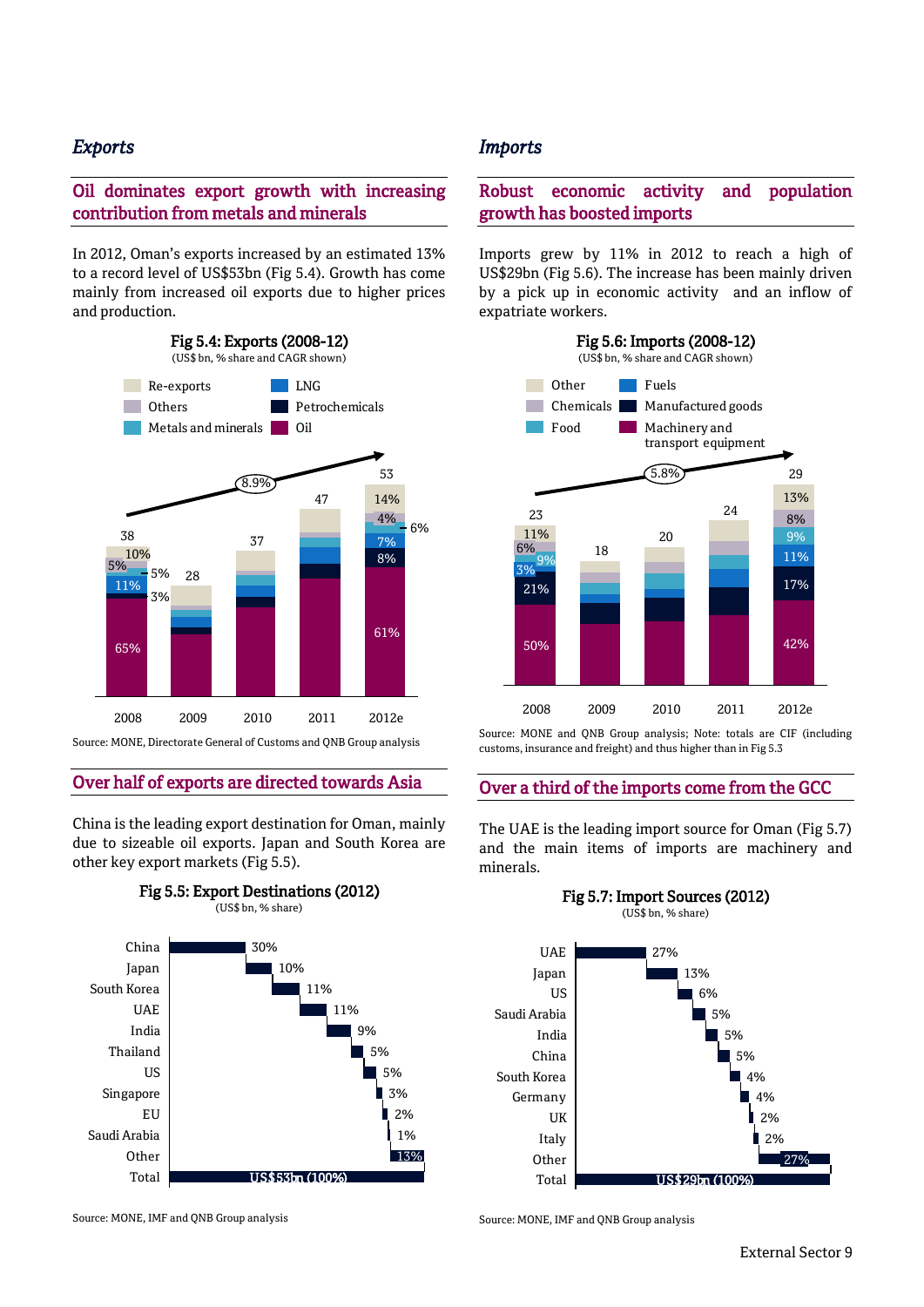# 6. Money and Prices

#### The fixed exchange rate limits the effectiveness of monetary policy tools but provides stability

Oman operates a fixed exchange rate system with the Omani Rial pegged to the US Dollar at US\$1=OR0.3845 since 1986. The fixed exchange rate system sets the monetary policy framework with the main objective of protecting and defending the peg. This means that official interest rates in Oman will have to closely follow those set by the US to avoid arbitrage pressure on the peg. Although the currency peg limits the monetary policy in terms of setting domestic interest rates, it has encouraged investment, trade and economic growth by providing exchange rate stability.

#### The CBO has absorbed excess liquidity in the banking system

The CBO has to ensure an appropriate level of liquidity so as to avoid internal and external currency imbalances. The CBO uses direct policy tools with commercial banks such as cash reserve requirements and the loans-to-deposit ratio to manage liquidity. Also, indirect instruments such as certificates of deposit (CD) to absorb excess liquidity and repo operations to inject liquidity are used. In 2012, the CBO issued short-term<sup>14</sup> CDs to lap up the excess liquidity in the banking system. The surge in money supply was created by increasing long-term bank deposits arising from buoyant economic activity and expansionary fiscal policies. Broad money supply (M2) grew by 11% in 2012 to US\$28bn (Fig 6.1).



<sup>14</sup> CDs maturity is at 28 days.

#### Interest rates have been softening due to buoyant market conditions

The CBO policy repo rate was reduced by 100 basis points (bp) in March 2012 to 1% and remains at that level. The rate paid on CDs declined from 0.10% as at year-end 2011 to 0.09% as at December 2012.

With respect to the domestic interest rate structure of commercial banks, the weighted average interest rate on local currency deposits declined from 1.42% as at year-end 2011 to 1.32% as at December 2012, while the weighted average lending rate declined from 6.19% to 5.65% during the same period. The softening of interest rates in 2012 reflected the buoyant market conditions and ample liquidity.

#### Food and housing prices are major drivers of inflation

Annual inflation as measured through the movement in the consumer price index (CPI), increased by an average of 3.0% in 2012. Inflation in Oman has been on a downward trend in 2012 due to the easing of global commodity prices, especially food items. The grouping of food which has the highest weightage on the CPI, increased by an average of 2.2% in 2012, compared to an increase of 4.5% in 2011 (Fig 6.2). The other major inflation driver in 2012 has been housing costs, which also moved up by 2.2%. Among the other groups, education increased by 15.2% in 2012.

We forecast inflation to remain muted in 2013 at 2.5% as global food prices ease further.



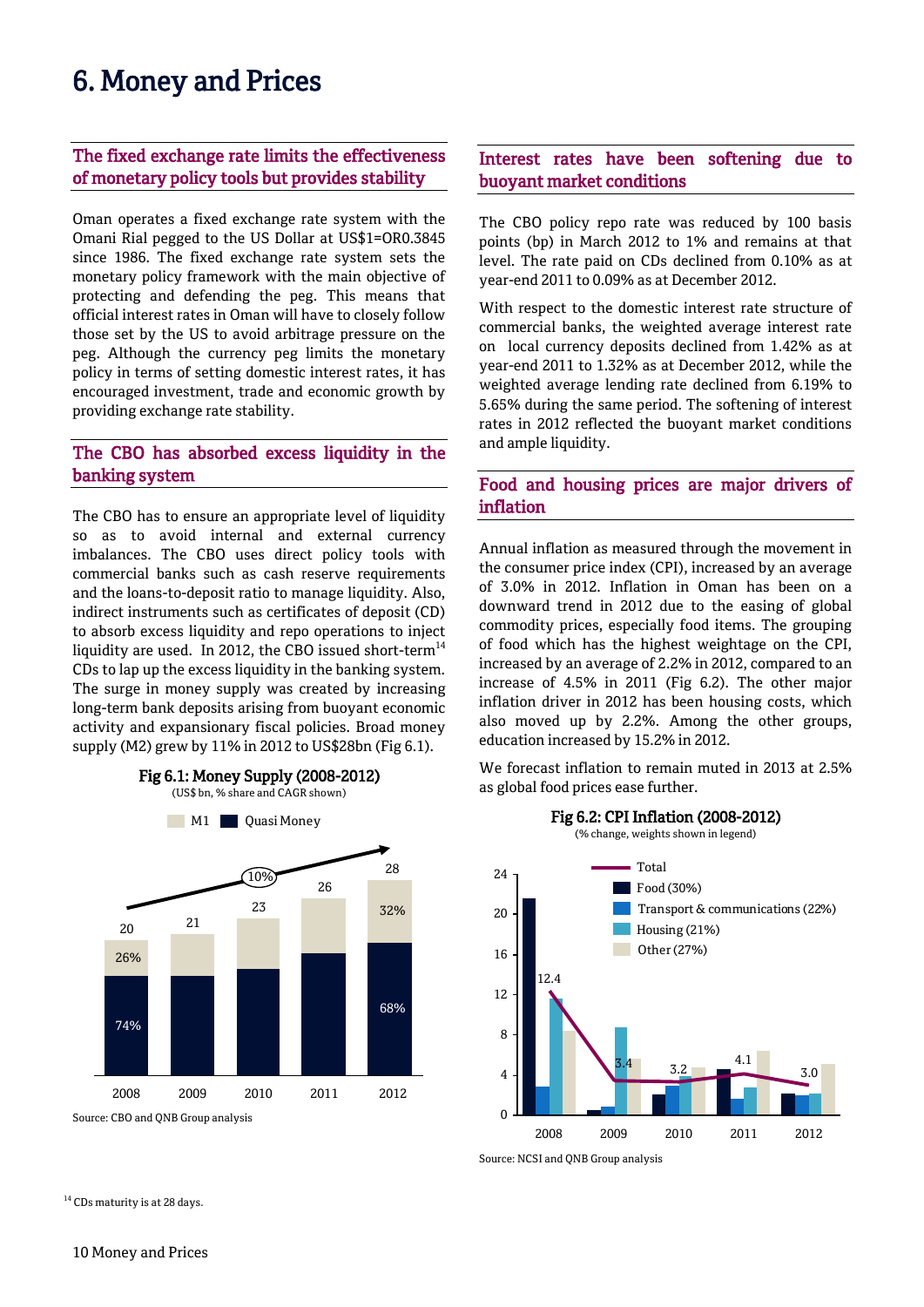# 7. Public Finance

#### Fiscal policy focuses on consolidation and a large public investment program

The government of Oman has been actively pursuing a policy of fiscal consolidation along with a large public investment plan. The government has been successful in its consolidation process in recent years and has achieved a turnaround in government finances. From deficits during 2009-11, the government accounts have reversed to a surplus of US\$8.4bn in 2012 (Fig 7.1). In context of the public investment program, the 8th fiveyear plan (2011-15) reveals a budgeted 48% increase in spending for developing infrastructure and creating additional jobs.



Source: Ministry of Finance (MoF), CBO and QNB Group forecasts

Government revenues are highly dependent on the oil and gas sector, which accounted for an average of 81% of total revenues over the past five years. Oil and gas revenues increased by 34% in 2012, taking its share in overall government revenues to an all time high of 86% in 2012. This was achieved primarily due to the higher oil prices which averaged US\$110/b during the year and oil production which reached 918k b/d. Other government revenues (corporate taxes, customs duties etc.) increased by 20% in 2012 and is beginning to show encouraging signals of growth in income diversification.

Government expenditure grew by 9% in 2008-12. After going up by 35% in 2011, overall expenditure has remained steady in 2012. The major increase in government spending has come from current expenditure, which increased by 15% in 2011-12. The bulk of current expenditure goes towards defence and national security and civil ministries as the government

continued to address the rising pressures of the labour market of Omanis through their employment in defence and national security institutions, civil ministries, and other public sector institutions. There has also been a correspondingly significant rise in support to the private sector as the government set minimum wages in this sector to attract Omani nationals.

#### The 2013 budget includes record spending on social benefits for nationals

The State General Budget for 2013 projects total revenues to increase by 27% over the previous budget to US\$29bn, while total government expenditures are forecasted to increase by 29% to US\$34bn, resulting in a deficit of US\$5bn. The 2013 budget has the biggest ever spending directed towards providing nationals with social benefits such as education, training, social security and housing. Current expenditures will account for 63% of overall budget spending in 2013, while investment expenditures will account for 24% and support to the private sector the remaining 13%. The Budget for 2013 is based on an oil price assumption of US\$85/b. With oil prices well above this level, we expect the actual budget to be in surplus by around US\$5bn.

#### Budget surpluses have been used to reduce government debt

Oman's government debt to GDP was very low at 5% in 2012, as compared to debt in most other countries (Fig 7.2). The government has been utilising surpluses from 2002-08 to reduce government debt, which stood at 17% of GDP in 2002.







Source: Ministry of Finance, IMF and QNB Group estimates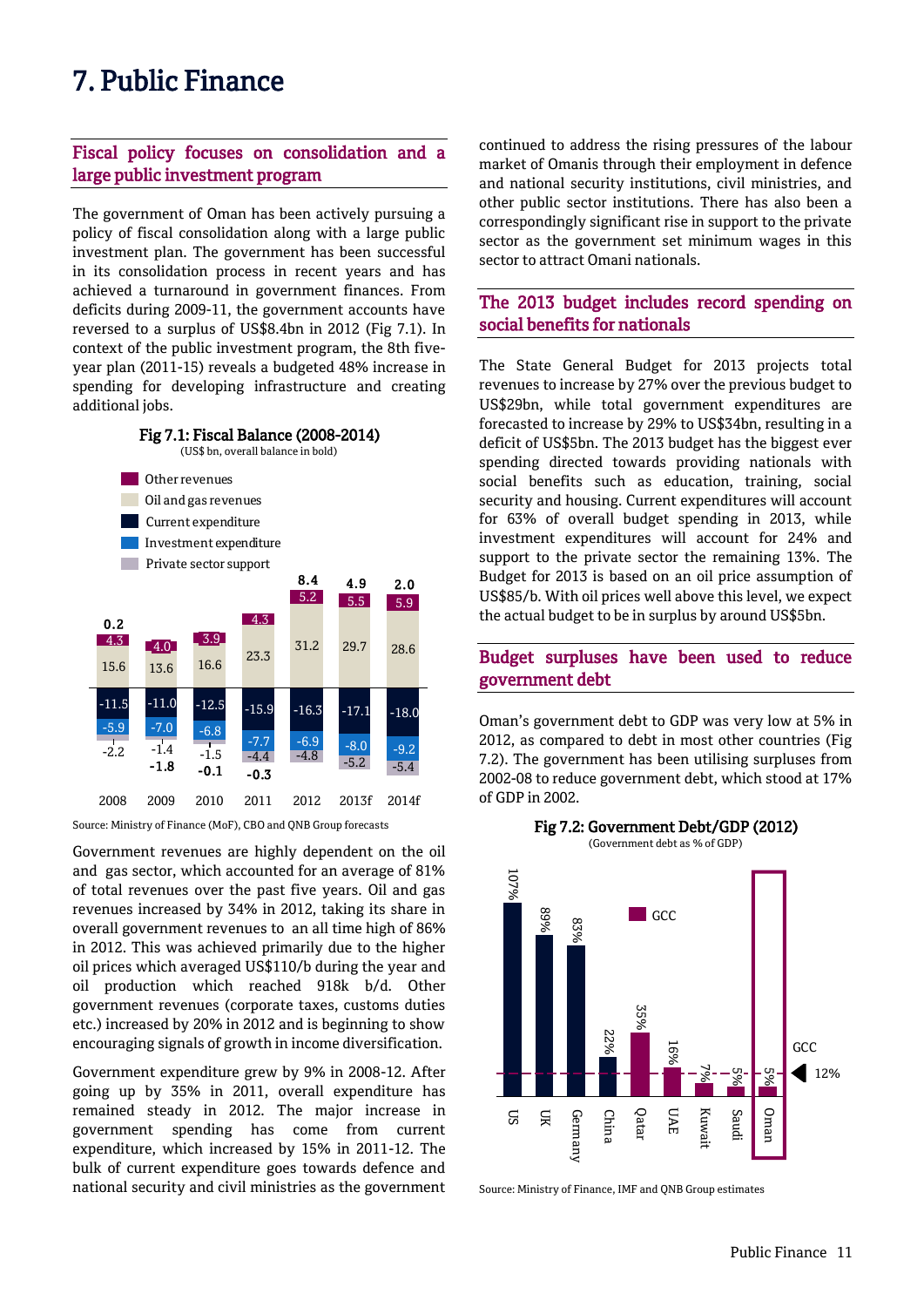# 8. Banking

#### The banking system is stable with good asset quality and underlying growth opportunities

The banking system in Oman has remained stable, with the balance sheet of commercial banks strengthening due to a favourable economic environment and sound regulatory supervision by the CBO. The total banking assets to GDP was at 66% in 2011 and reached 68% in 2012. This is a relatively low level compared to major global economies and other GCC economies (Fig 8.1). Oman's banking sector asset quality has been good with the non performing loans (NPL) ratio declining from 2.9% in 2010 to 2.5% in 2012.

Fig 8.1: Total Banking Assets to GDP (2011)



Source: Central Banks and QNB Group analysis

#### Economic growth and fiscal spending has provided for credit expansion and asset gains

The banking sector in Oman is relatively small in size compared to its GCC neighbours. While the overall assets of commercial banks in UAE and Saudi was at US\$490bn and US\$462bn, respectively in 2012, that of Oman stood at US\$55bn. However, Oman's banking sector has been resilient even in the midst of the global financial crisis and grew rapidly. The balance sheet of banks expanded by 11% during 2008-12 (Fig 8.2), supported by buoyant economic activities and government spending that has led to the robust growth in deposits and credit.

Total credit facilities which accounted for 68% of total assets, increased by 14% in 2012 driving the overall growth in assets. Reserves went up by 60% in 2012.



#### Local banks dominate the banking sector with a 79% share in assets

There were 16 commercial banks operating in Oman as at year-end 2012. This includes six local and ten foreign banks. Also present are two specialised banks, the Oman Housing Bank and the Oman Development Bank. Oman's banking sector concentration is similar to other GCC countries due to the favourable regulations supporting local banks. The six local banks accounted for 79% of the banking sector assets in 2012 (Fig 8.3).





\* Based on 2011 data

Source: CBO, individual bank financials and QNB Group analysis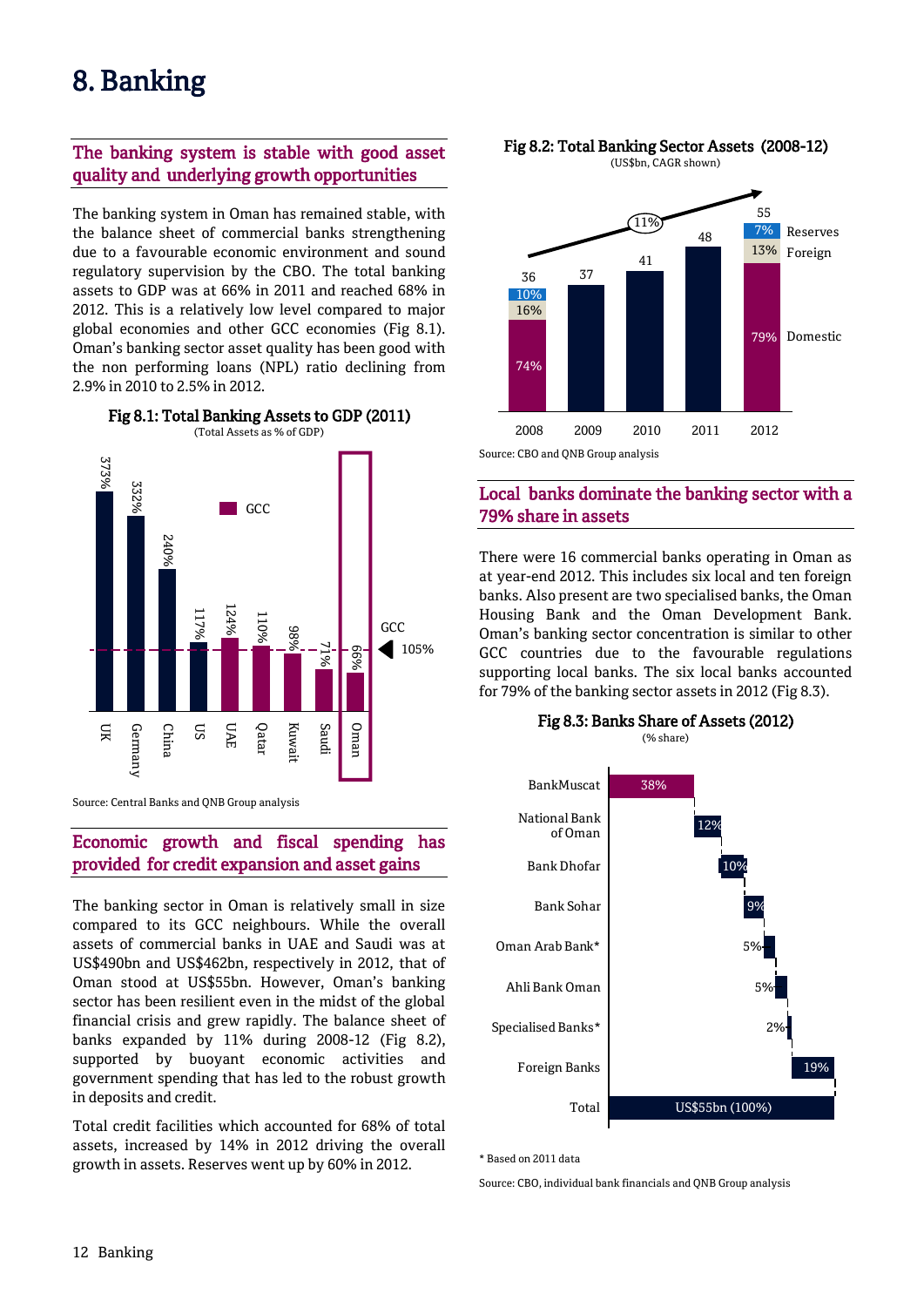#### Loans to the private sector for consumption has been driving overall credit growth

Credit facilities to the private sector accounts for the largest portion of overall loans (Fig 8.4). It increased by 15% in 2012 to US\$32bn and has been largely driven by personal loans which went up by an estimated 18% in 2012. Loans to the public sector increased by 16% and were mainly directed towards public enterprises. Credit facilities to non-residents fell by 24% in 2012 as the CBO put credit limits in place. The exposure limit to nonresidents has been recently reduced from 5% to 2.5% of the net worth of each borrower.



#### Deposits have outpaced loan growth in recent years

Banking sector deposits increased by 13% during 2008- 12 (Fig 8.5), slightly outpacing credit facilities growth of 12% during the same period. Private sector deposits went up by 12% as both short-term and long-term deposits grew. Public sector deposits moved up by 13% supported by government deposits.

Fig 8.5: Banks Deposits (2008-12)



Source: CBO and QNB Group analysis

We expect Oman's banking sector to continue its strong expansion in 2013-14 as rising government spending stimulates credit growth across the economy, boosted by the recent introduction of Islamic banking.

#### Islamic Banking has huge potential for growth

Oman finalised and introduced for the first time the regulatory framework for Islamic banking in December 2012. Two banks (Bank Nizwa and Alizz Islamic Bank) have been granted licences, while nearly all local conventional banks have evinced interest in opening Islamic windows. In 2013, a new era of Islamic banking begun with Bank Nizwa starting operations. Concurrently, conventional banks such as BankMuscat and National Bank of Oman have opened Islamic windows. Alizz Islamic Bank has been listed on the securities market and is expected to commence operations soon, while Oman Arab Bank and Bank Dhofar have also announced plans to start Islamic operations soon. Industry analysts estimate that the asset base of Islamic banks could reach US\$4bn by year-end and has the potential to more than double to around US\$9bn in about three to four years time. Islamic banking is also estimated to mobilise about US\$2.5bn in terms of deposits and capture a market share of about 6.5% by year-end. It is also likely that institutional money and high net worth funds invested abroad will find its way back to the country as demand for Sharia compliant products increase. The growth in Islamic bonds (Sukuk) is likely to follow as excess liquidity from Islamic banking is lapped up and channelised to finance infrastructure development, manufacturing and other small and medium enterprises.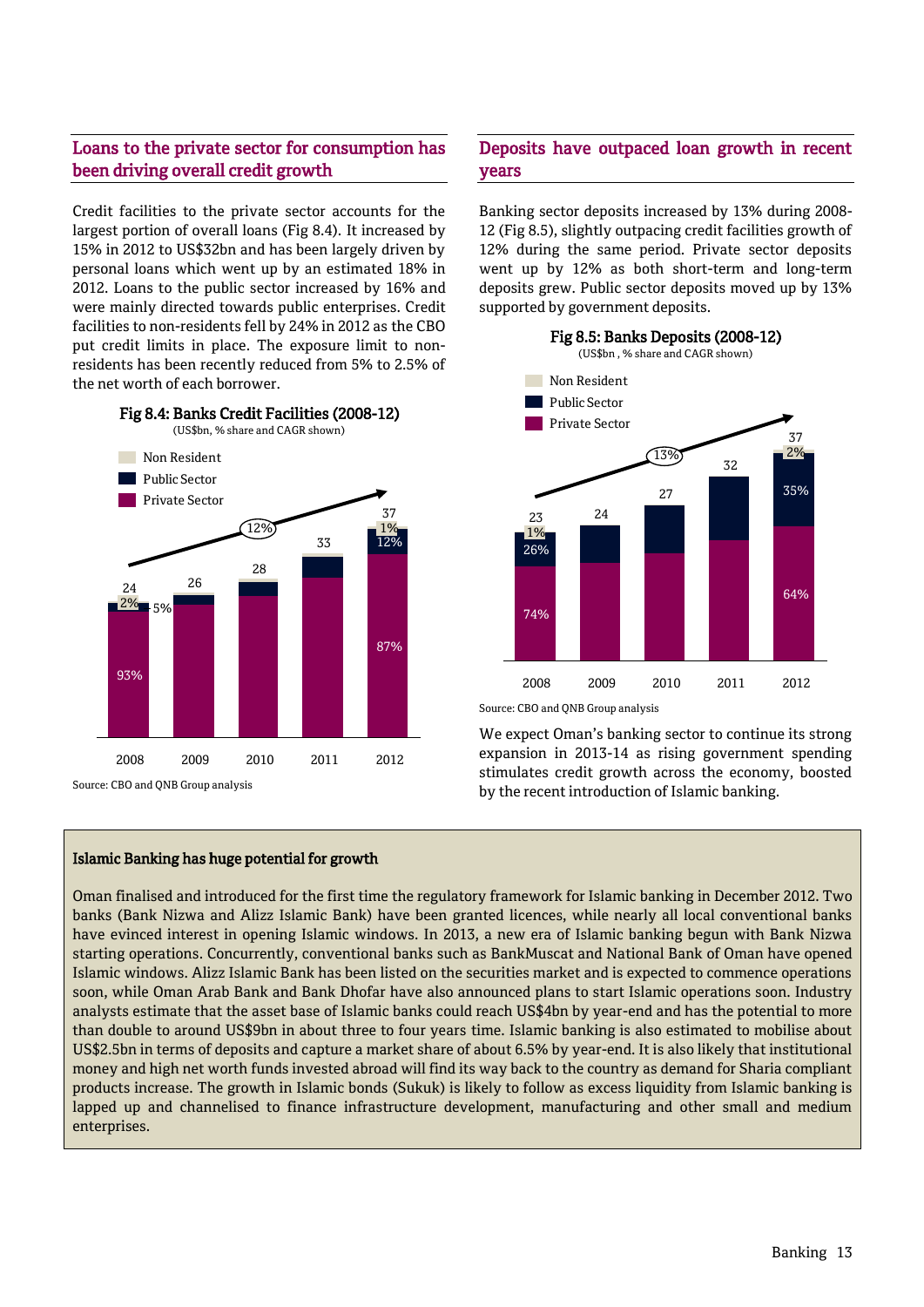# Key Macroeconomic Indicators

|                                  | 2008    | 2009    | 2010    | 2011    | 2012    | 2013f   | 2014f   |
|----------------------------------|---------|---------|---------|---------|---------|---------|---------|
| Population                       |         |         |         |         |         |         |         |
| Total (m, year end)              | 2.87    | 3.17    | 2.77    | 3.30    | 3.68    | 3.86    | 4.05    |
| Growth (%)                       | 4.5     | 10.7    | $-12.6$ | 18.8    | 11.5    | 5.0     | 5.0     |
| <b>GDP</b>                       |         |         |         |         |         |         |         |
| Nominal GDP (US\$bn)             | 60.7    | 48.3    | 59.2    | 72.7    | 80.0    | 80.4    | 79.0    |
| Growth (%)                       | 44.9    | $-20.5$ | 22.7    | 22.7    | 10.1    | 0.4     | $-1.8$  |
| Oil and Gas Sector (% share)     | 50.7    | 40.0    | 45.8    | 50.9    | 52.5    | 51.0    | 49.3    |
| Real GDP Growth (%)              | 13.1    | 3.9     | 5.0     | 5.9     | 6.1     | 3.8     | 3.0     |
| Oil and Gas Sector Growth (%)    | 8.6     | 8.0     | 5.8     | 2.5     | 6.7     | 0.6     | 0.0     |
| Non-oil Sector Growth (%)        | 14.9    | 3.6     | 4.9     | 7.1     | 6.0     | 5.1     | 4.6     |
| Fiscal Indicators (% of GDP)     |         |         |         |         |         |         |         |
| Revenue                          | 32.7    | 36.4    | 34.8    | 38.0    | 45.4    | 43.7    | 43.7    |
| (US\$bh)                         | 19.9    | 17.6    | 20.6    | 27.6    | 36.4    | 35.2    | 34.5    |
| Expenditure                      | 32.4    | 40.0    | 35.0    | 38.4    | 35.0    | 37.7    | 41.2    |
| (US\$bh)                         | 19.7    | 19.3    | 20.7    | 27.9    | 28.0    | 30.3    | 32.5    |
| <b>Balance</b>                   | 0.3     | $-3.7$  | $-0.2$  | $-0.4$  | 10.5    | 6.0     | 2.5     |
| (US\$bh)                         | 0.2     | $-1.8$  | $-0.1$  | $-0.3$  | 8.4     | 4.9     | 2.0     |
| Public debt                      | 4.1     | 5.6     | 5.0     | 4.5     | 4.3     | 4.2     | 4.0     |
| Current Account (% of GDP)       |         |         |         |         |         |         |         |
| <b>Balance</b>                   | 8.3     | $-1.3$  | 9.9     | 14.1    | 11.1    | 7.9     | 4.5     |
| <b>Trade Balance</b>             | 28.0    | 24.0    | 31.6    | 35.2    | 33.8    | 33.7    | 33.6    |
| Exports (US\$bn)                 | 37.7    | 27.7    | 36.6    | 47.1    | 53.1    | 56.6    | 60.2    |
| Imports (US\$bn)                 | $-20.7$ | $-16.1$ | $-17.9$ | $-21.5$ | $-26.1$ | $-29.5$ | $-33.6$ |
| Services Balance                 | $-6.7$  | $-8.0$  | $-7.4$  | $-6.8$  | $-7.0$  | $-8.0$  | $-9.5$  |
| <b>Income Balance</b>            | $-4.5$  | $-6.3$  | $-4.7$  | $-4.4$  | $-4.9$  | $-5.7$  | $-6.5$  |
| <b>Current Transfers Balance</b> | $-8.5$  | $-11.0$ | $-9.6$  | $-9.9$  | $-10.8$ | $-12.1$ | $-13.1$ |
| International Reserves (US\$bn)  | 11.6    | 12.2    | 13.0    | 14.4    | 14.3    | 15.4    | 15.9    |
| <b>Import Cover (months)</b>     | 6.7     | 9.1     | 8.7     | 8.0     | 6.6     | 6.3     | 5.7     |
| <b>External Debt</b>             | 14.7    | 17.5    | 11.8    | 11.4    | 10.4    | 10.0    | 9.8     |
| <b>Industry Indicators</b>       |         |         |         |         |         |         |         |
| Oil Production (k b/d)           | 758.8   | 812.5   | 864.6   | 884.9   | 918.5   | 935.0   | 935.0   |
| Omani Crude Oil Price (US\$/b)   | 101.1   | 56.7    | 76.6    | 103.0   | 109.7   | 108.0   | 102.0   |
| Gas Production (bn cf/d)         | 2.9     | $3.0\,$ | 3.2     | 3.4     | 3.5     | 3.5     | 3.5     |
| Monetary indicators (%)          |         |         |         |         |         |         |         |
| <b>Consumer Price Inflation</b>  | 12.4    | 3.4     | 3.2     | 4.1     | 3.0     | 2.5     | 2.8     |
| Food                             | 21.5    | 0.5     | 2.0     | 4.5     | 2.2     | 4.2     | 4.0     |
| Housing                          | 11.5    | 8.7     | 3.9     | 2.8     | 2.2     | 2.5     | 2.8     |
| Weighted Average Deposit Rate    | 2.5     | 2.2     | 1.7     | 1.4     | 1.3     |         |         |
| Weighted Average Lending Rate    | 7.1     | 7.4     | 6.8     | 6.2     | 5.7     |         |         |
| Broad Money (M2) Growth          | 23.3    | 4.7     | 11.3    | 12.2    | 10.7    | 8.3     | 8.0     |
| Exchange Rate US\$:OR            | 0.3845  | 0.3845  | 0.3845  | 0.3845  | 0.3845  | 0.3845  | 0.3845  |

Source: MONE, CBO, NBS, Ministry of Oil and Gas, MoF, IMF and QNB Group estimates and forecasts; Data as at 25th February 2013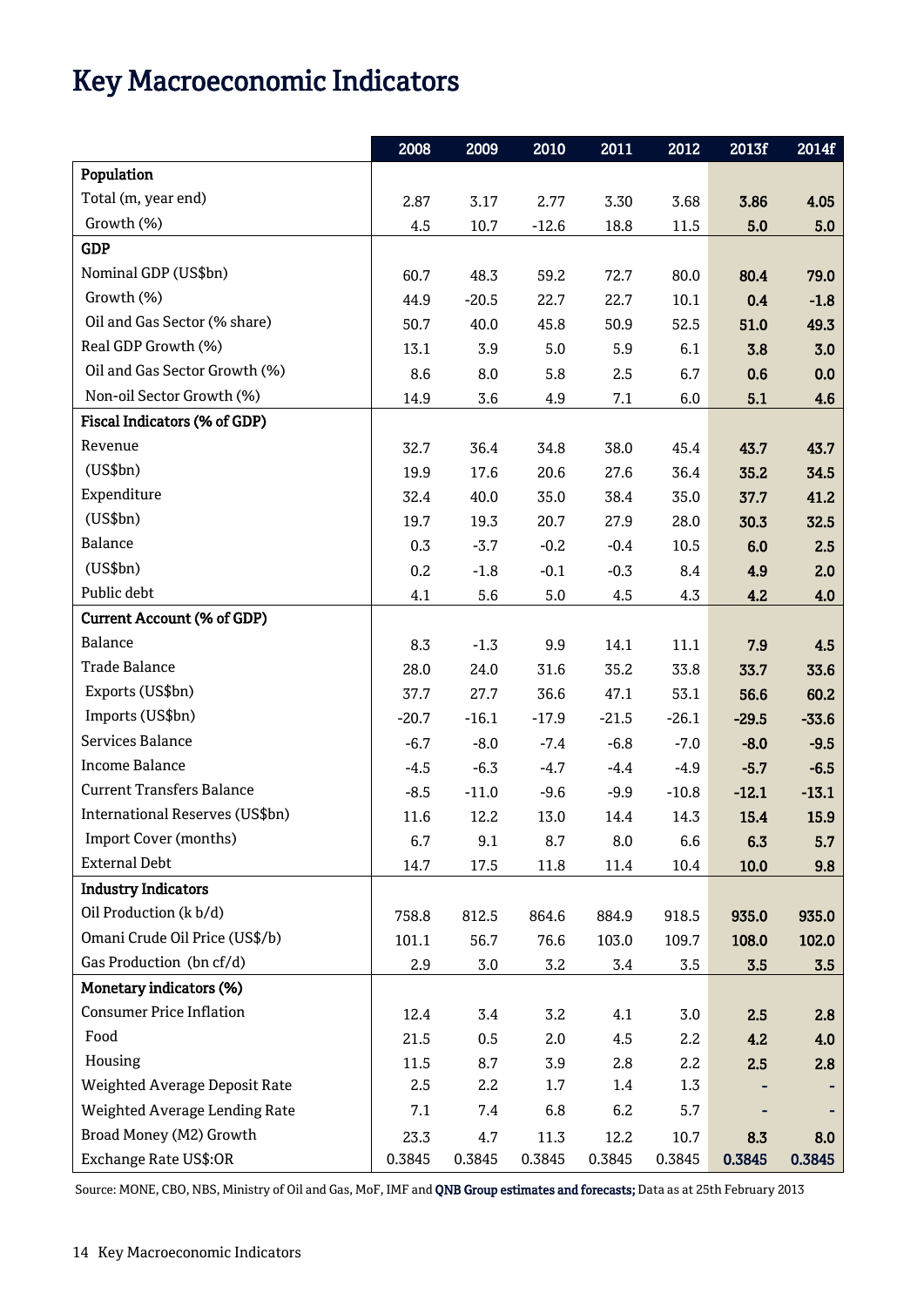# QNB Group International Network

QNB Group International Branches and Representative Offices

United Kingdom 51GrosvenorStreet London W1K 3HH [Tel:](Tel:+44) +44 207 6472600 Fax: +44 207 6472647 [QNBLondon@qnb.com.qa](mailto:QNBLondon@qnb.com.qa)

France 65 Avenue d'lena 75116 Paris Tel: +33 1 53 23 0077 Fax: +33 1 53 23 0070 QNBParis@qnb.com.qa

Kuwait Al-Arabia Tower, Bld 4 Ahmad Al-Jaber Street, Sharq Area P.O. Box: 583, Dasman 15456 Kuwait Tel: +965 2226 7023 Fax: +965 2226 7051 QNBKuwait@qnb.com.qa

Lebanon Capital Plaza Building, Ahmad Shawki Street Mina El Hosn, Solidere Beirut – Lebanon Tel: +961 1 762 222 Fax: +961 1 377 177 [QNBLebanon@qnb.com.qa](mailto:QNBLebanon@qnb.com.qa)

Mauritania Al Khaima City Center 10, Rue Mamadou Konate Nouakchott – Mauritania Tel: +222 4524 9651 Fax: +222 4524 9655 [QNBMauritania@qnb.com.qa](mailto:QNBMauritania@qnb.com.qa)

Oman QNB Building Building No:1540, CBD Area P.O. Box: 4050, PC 112 Ruwi – Oman Tel: +968 24 725 555 Fax: +968 24 779 233 QNBOman@qnb.com.qa

Sudan Africa Road – Amarat Street No. 9 P.O. Box: 8134 Tel: +249 183 480000 Fax: +249 183 486666 QNBSudan@qnb.com.qa

South Sudan Plot No 64, Port Road P.O. Box: 587 Juba [QNBSouthSudan@qnb.com.qa](mailto:QNBSouthSudan@qnb.com.qa)

Singapore Three Temasek Avenue 27-01, Centennial Tower Singapore 039190 Tel: +65 6499 0866 Fax: +65 6884 9679 [QNBSingapore@qnb.com.qa](mailto:QNBSingapore@qnb.com.qa)

Yemen QNB Building Alzubairi Street P.O. Box: 4310 Sana'a – Yemen Tel: +967 1 517 517 Fax: +967 1 517 666 [QNBYemen@qnb.com.qa](mailto:QNBYemen@qnb.com.qa)

Iran Representative Office No. 17 Africa Highway Navak Building, 6<sup>th</sup> Floor, Unit 14 Tehran – Iran Tel: +98 21 88 889 814 Fax: +98 21 88 889 824 [QNBIran@qnb.com.qa](mailto:QNBIran@qnb.com.qa)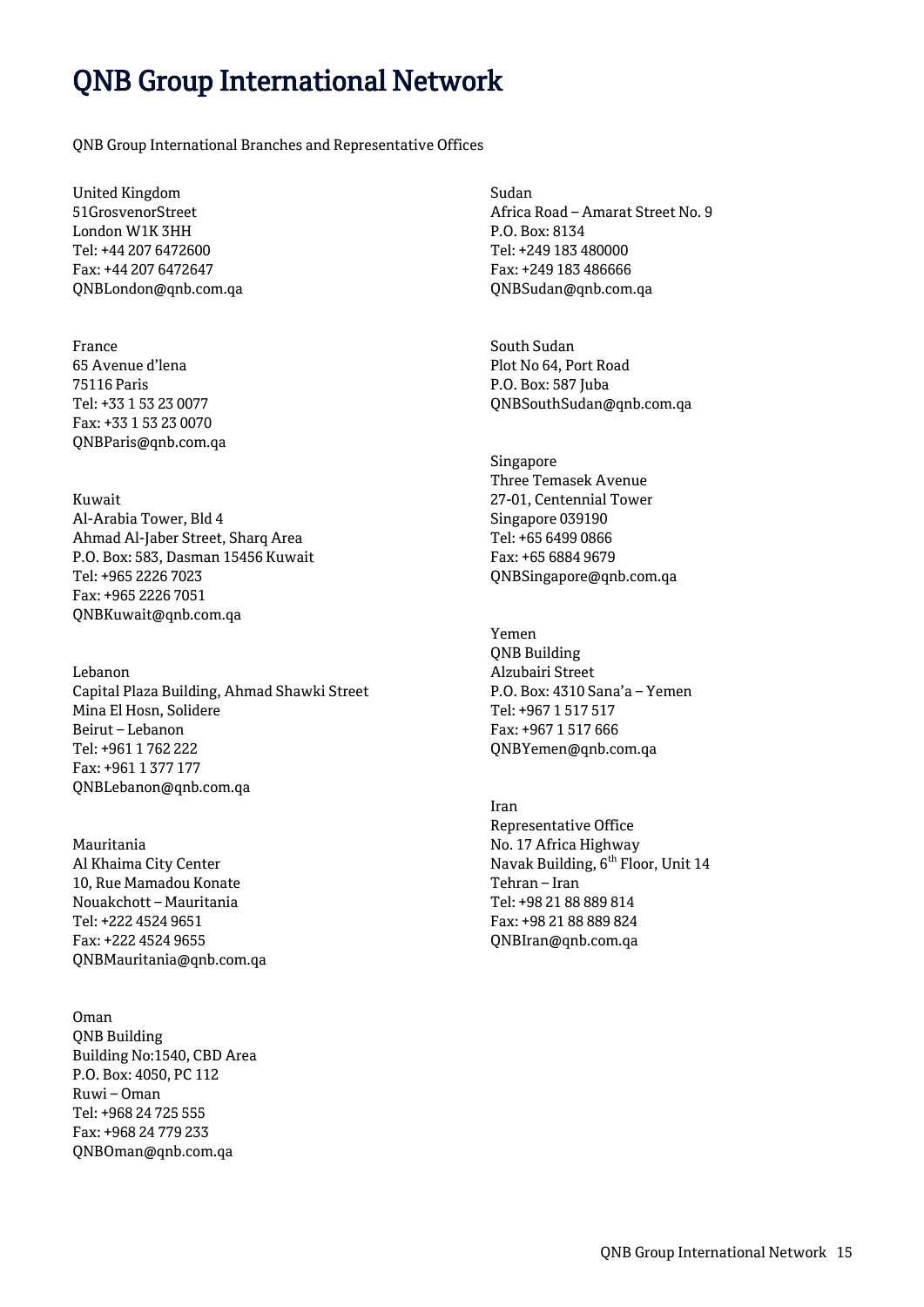# QNB Group International Network

QNB Subsidiaries / Associates

Iraq Subsidiary Mansour Bank P.O. Box: 3162 Al Alawiya Post Office, Al Wihda District Baghdad – Iraq Tel: +964 1 717 5586 Fax: +964 1 717 5514 [www.mansourbank.com](http://www.mansourbank.com/)

Jordan

Associate Company The Housing Bank for Trade and Finance (HBTF) P.O. Box: 7693, PC 11118 Amman – Jordan Tel: +962 6 500 5555 Fax: +962 6 567 8121 [www.hbtf.com](http://www.hbtf.com/)

Libya

Associate Company Bank of Commerce and Development BCD Tower, Gamol A Nasse Street P.O. Box: 9045, Al Berka Benghazi – Libya Tel: +218 619 080 230 Fax: +218 619 097 115 [www.bcd.ly](http://www.bcd.ly/)

Switzerland Subsidiary QNB Banque Privée (Suisse) SA 3, Rue Des Alpes, 1201 Geneve – Switzerland Tel: +41 22 907 7070 Fax:: +41 22 907 7071 [Info@qnb.com.qa](mailto:Info@qnb.com.qa)

Syria Subsidiary QNB – Syria Al Abbassiyeen Square P.O. Box: 33000 Damascus - Syria Tel: +963 11 2290 1000 Fax: +963 11 4432 221 QNBSyria@qnb.com.qa

Tunisia Subsidiary Tunisian Qatari Bank Rue de la cité des sciences B.P. 320 – 1080 Tunis Cedex – Tunisia Tel: +216 71 750 000 Fax: +216 71 235 611 [www.tqb.com.tn](http://www.tqb.com.tn/)

UAE Associate Company Commercial Bank International Al Riqqa Street, Deira P.O. Box: 4449 Dubai – UAE Tel: +9714 227 5265 Fax: +9714 227 9038 [www.cbiuae.com](http://www.cbiuae.com/)

Indonesia Subsidiary QNB – Kesawan QNB Kesawan Tower, Parc 18 Jl. Jendral Sudirman Kav. 52-53, 12190 Jakarta – Indonesia Tel: +62 21 515 5155 Fax: +62 21 515 5388 [www.qnbkesawan.co.id](http://www.qnbkesawan.co.id/)

Disclaimer and Copyright Notice

All the information in this report has been carefully collated and verified. However, QNB Group accepts no liability whatsoever for any direct or consequential losses arising from its use. Where an opinion is expressed, unless otherwise cited, it is that of the authors which does not coincide with that of any other party, and such opinions may not be attributed to any other party.

The report is distributed on a complimentary basis to valued business partners of QNB Group. It may not be reproduced in whole or in part without permission.